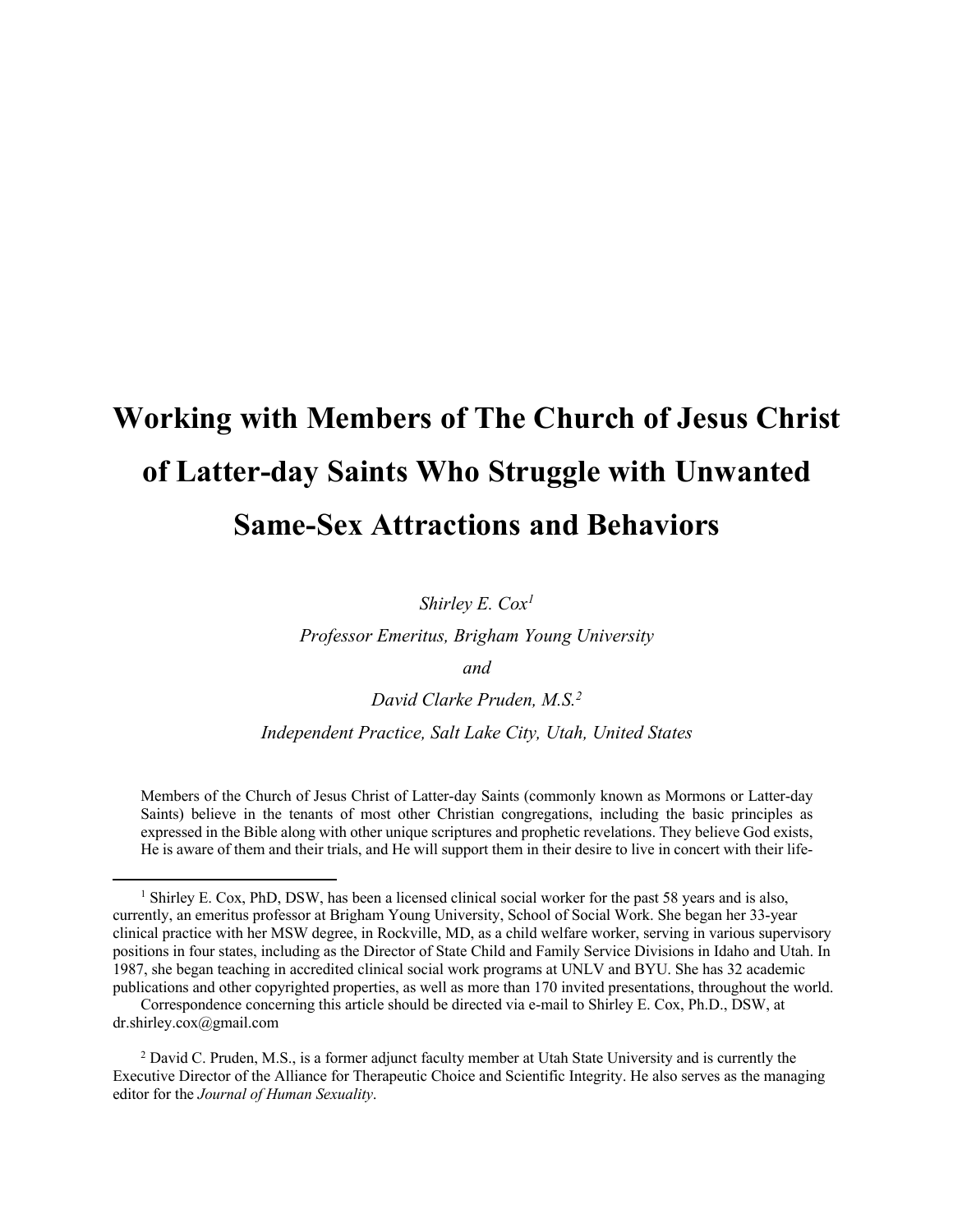encompassing gospel plan of salvation. Members of the LDS Church believe they lived in a premortal existence, as gendered spirit children of heavenly parents. However, it is generally difficult for a member of the Church to share their personal feelings and/or deeply held values, their perceived sexual attractions, or gender identity issues. This article provides the clinically trained therapist with sufficient basic information regarding their LDS client's believed eternal identity, cultural environment, and worldview, to enable them to initiate a therapeutic alliance and maintain a foundation of hope for the future.

*Keywords*: Unwanted same-sex attraction, Church of Jesus Christ, psychotherapy, premortal existence

When presented with the opportunity to work with a new client, the therapist is responsible from the very first meeting for building rapport with him or her, through professional empathic listening, caring, and warmth. The quality of this connection between therapist and client is one of the most consistent predictors of successful treatment. When the relationship is a good fit and the client feels he or she can trust the therapist to handle their presented mental health issues with care and without prejudice, therapy can prove to be a solid foundation upon which the client can risk sharing fears and desires, as well as hopes for the future.

This process of trust-building and the resulting therapeutic connection begins with the initial intake and assessment conversation as the therapist demonstrates their respect and concern by listening intently and asking relevant open-ended questions regarding the client's background, values, and concerns. During this detailed and professional exploration of the issues of concern for the client, both the client and the therapist begin to develop an awareness of the nature of the presenting problem and the cultural individual and family environment from which it stems.

Critical to the skilled initial assessment process, as aptly posed by Brammer et al. (1989) is the attempt to answer several key questions:

What are the client's presenting problems? How do these problems fit into a comprehensive picture of client functioning? How does the client's

unique history influence his or her experience of and manner of dealing with the problem? Does the client's problem have a function in the larger systemic context? What is the therapist's experience of the client and his or her interpersonal style?

In pursuit of these questions, effective clinicians go beyond their client's presenting concerns, or reason for referral, as they evaluate background issues pertaining to work, school, or other major life roles such as social and personal-emotional adjustment, all the while observing the in-session non-verbal responses of their clients. Clinicians examine developmental and family history, including current and past family and parental relationships, religious and faith beliefs, and previous peer and social experiences. The therapist also enquires about medical and psychiatric conditions, including possible substance abuse and any attempted suicidal ideation, and they may also collect and review formal psychological assessment data. This lengthy case conceptualization process supports the counselor's ongoing and deepening understanding of the client's needs and challenges and is therapeutic in its ability to nurture the counseling relationship between the client and counselor (Whilston, 2009).

Because a client's ability to connect with their therapist often rests upon the client's ability to sense the therapist's unconditional positive regard, some clients will request to work with a therapist who shares similar life experience or comes from a similar culture or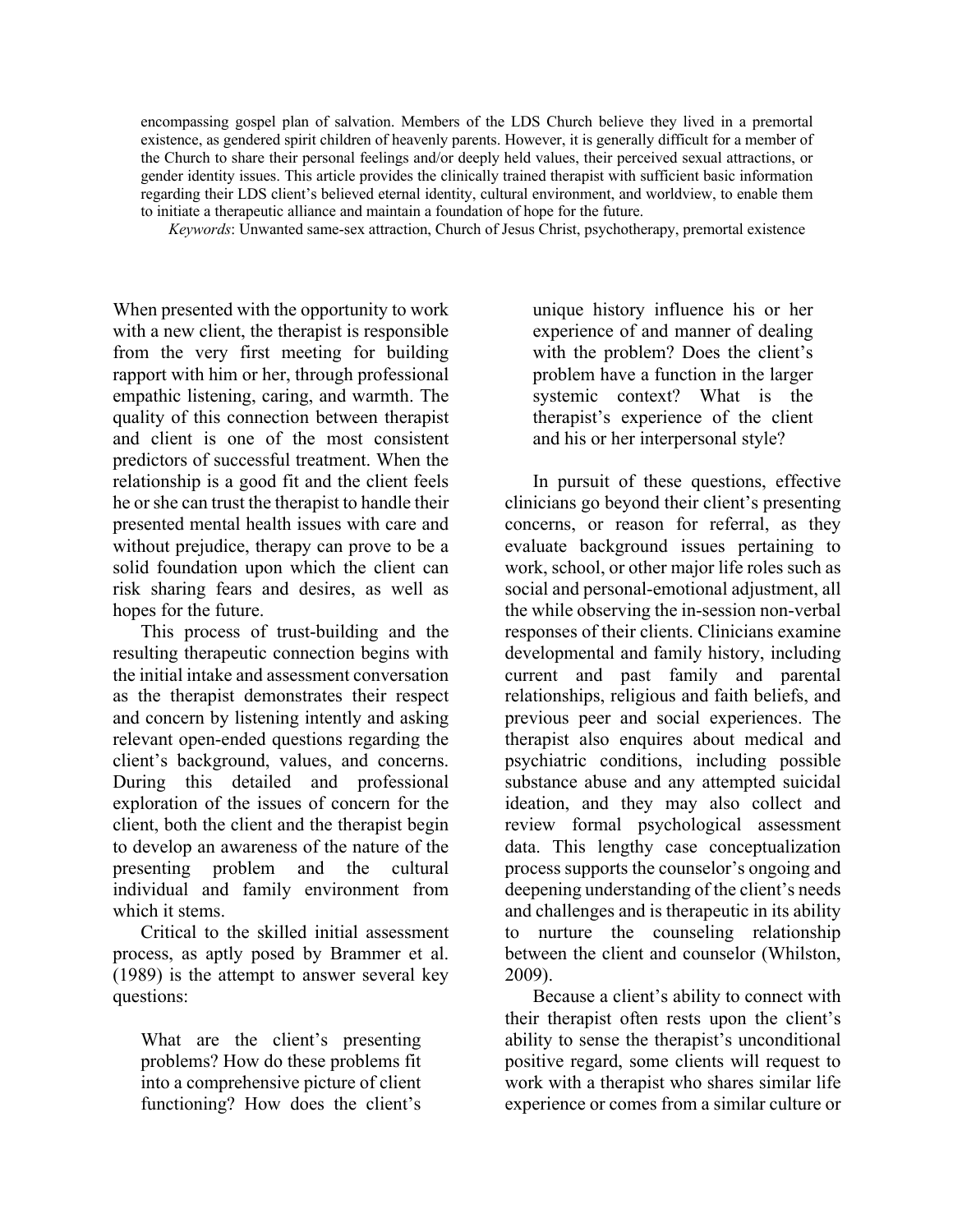background. Other clients will say they don't care about the race, culture, gender, or background of their therapist, as long as he or she is competent to help clients deal with their presenting mental health issues. Still other clients may come from a background, or live in locations, where finding a therapist with a similar cultural history is almost impossible. However, despite a client's initial beliefs regarding with whom they, as a new presenting client, can share the intimate personal details of their mental health status, the therapeutic process will ultimately rest upon the therapist's ability to understand, respect, and appreciate their client's background and closely held values. In essence, this intake process gives the therapist a view of their client's belief about what is important in life.

Critical to the therapist's ability to understand and appreciate the reality of their client's current situation is the therapist's ability to compare and contrast what their client perceives to be the case, with the therapist's perceptions of their client's true and lived reality. This is especially important when any client who self-identifies as a member of The Church of Jesus Christ of Latter-day Saints (also known as the "Mormon" or the Latter-Day Saint Church) seeks assistance through counseling, to remediate or resolve a conflict between the their unwanted same-sex attractions or perceived gender dysphoria. Because of the deep stress and ego dystonic social-emotional conflict involved in coping with life in a very liberal society and, at the same time, being reared from childhood in a very conservative Church culture, troubled members of the LDS Church who present for counseling are often unaware of the depth of their conflicting sexual feelings and attractions. The LDS client will either believe they can process their presenting emotional difficulties quickly and/or superficially or will believe "there is very little any therapist can do" to help them remediate their emotional struggle and pain, but "at least they have to give 'therapy' a try." Whatever the presenting attitude, the LDS client will not understand the potential difficulty of communicating with a therapist when confronted with the need to verbalize and to discuss very intense and unwanted sexual feelings, attractions, and/or compulsions.

For an LDS client, any meaningful communication with a therapist can only occur within the understanding of their cultural environment and the language of their spiritual lives and believed eternal identities. This does not mean the LDS client will need to discuss their personal concerns only with a member of the Church, but it does mean that a non-Latter-day Saint professional counselor must be aware of the LDS client's need to be accepted and heard by someone who respects "who the client is," "where he or she wants to go in this life," and "where the client expects (or hopes) to go" after this life. Ultimately, the client will need to connect with the unconditional positive regard of the therapist and trust they will be understood because of (or despite) their inculcated values and beliefs.

As a foundation, a therapist can rightly assume that given the name of The Church of Jesus Christ of Latter-day Saints, its members will have a basic acceptance of Christian values and a strong belief in the Bible, as is the case with faithful Roman Catholic or Evangelical Christian clients, as reported in two articles of the previous volume of this journal, by Dr. Philip M. Sutton, "Serving Persons with (Unwanted) Same-Sex Attraction and Behavior (SSA) from the Roman Catholic Tradition" (Sutton, 2019) and Drs. Julie H. Hamilton and Philip J. Henry, "Working with Evangelical Christian Clients Who Have Unwanted Same-Sex Attractions" (Hamilton & Henry, 2019).

In addition to many shared doctrinal beliefs concerning sex and gender, a therapist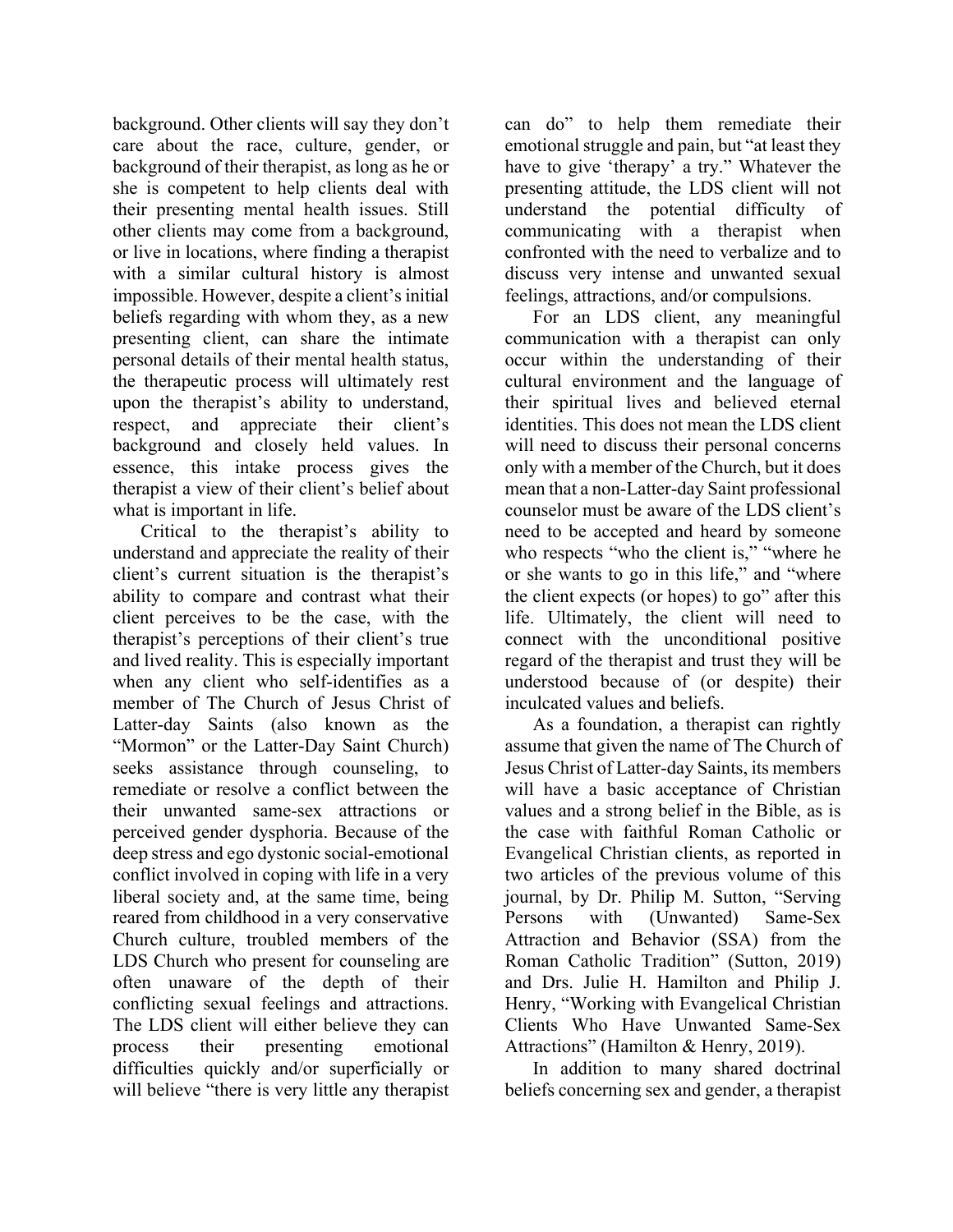or counselor should be aware of unique Latter-day Saint theological perspectives that constitute a major part of their client's unique worldview. These religious concepts are integral to the understanding a Latter-day Saint has regarding the essential purpose of mortal life and his or her future in eternity. The following quotation from Elder Dallin H. Oaks, a member of the current First Presidency of the Church, will frame three of these doctrinal beliefs:

The purpose of mortal life and the mission of The Church of Jesus Christ of Latter-day Saints is to prepare the sons and daughters of God for their destiny—to become like our heavenly parents.

Our eternal destiny—exaltation in the celestial kingdom—is made possible only through the atonement of Jesus Christ (through which we became and can remain "innocent before God"  $(D&C 93:38<sup>3</sup>)$  and is only available to a man and a woman who have entered into and been faithful to the covenants of an eternal marriage in a temple of God (D&C  $131:1-4$ , D&C  $132$ )....

Because Satan desires that "all men might be miserable like unto himself" (2 Nephi 2:27<sup>4</sup>, Abraham 3:25–26), his most strenuous efforts are directed at encouraging those choices and actions that will thwart God's plan for his children. He seeks to undermine the principle of individual accountability, to persuade us to misuse our sacred powers of

 $\overline{a}$ 

procreation, to discourage marriage and childbearing by worthy men and women, and to confuse what it means to be male or female. (Oaks, 1995)

#### **Latter-day Saints Are Taught That There Is a Gendered Deity—A Father and a Mother in Heaven**

Unique among Christian denominations, The Church of Jesus Christ of Latter-day Saints teaches that God the Eternal Father is an immortal, glorified, exalted physical Being, and that God the Father and His resurrected Son, Jesus Christ, and the Holy Ghost are three separate and distinct Beings, who are one in mind and purpose. "The Father has a body of flesh and bones as tangible as man's; the Son also; but the Holy Ghost has not a body of flesh and bones but is a personage of Spirit" (D&C 130:22; see also Luke 24:36– 39).

The Church of Jesus Christ of Latter-day Saints teaches members (including very young children) that they have both a Father and a Mother in Heaven, in whose image they have been created, "as a human being—male or female—a spirit son or daughter of heavenly parents." These members of the Church will likely believe that in a premortal existence they "knew and worshipped God as their Eternal Father and accepted His plan by which His children could obtain a physical body and gain earthly experience to progress toward perfection and ultimately realize their divine destiny as heirs of eternal life" (The Family: A Proclamation to the World,  $1995^5$ ).

<sup>3</sup> "D&C" is a citation to the *Doctrine and Covenants of The Church of Jesus Christ of Latter-day Saints*, a volume containing revelations given to Joseph Smith, the first prophet and President of the Church, and some additions by his successors. Latter-day Saints accept the Doctrine and Covenants as scripture alongside the Holy Bible and the Book of Mormon. The citation is to section number and verse.

<sup>4</sup> This is a citation to the Book of Mormon: Another Testament of Jesus Christ.

<sup>5</sup> From time to time, the General Authorities of The Church of Jesus Christ of Latter-day Saints issue statements of doctrinal clarification or direction regarding important gospel principles.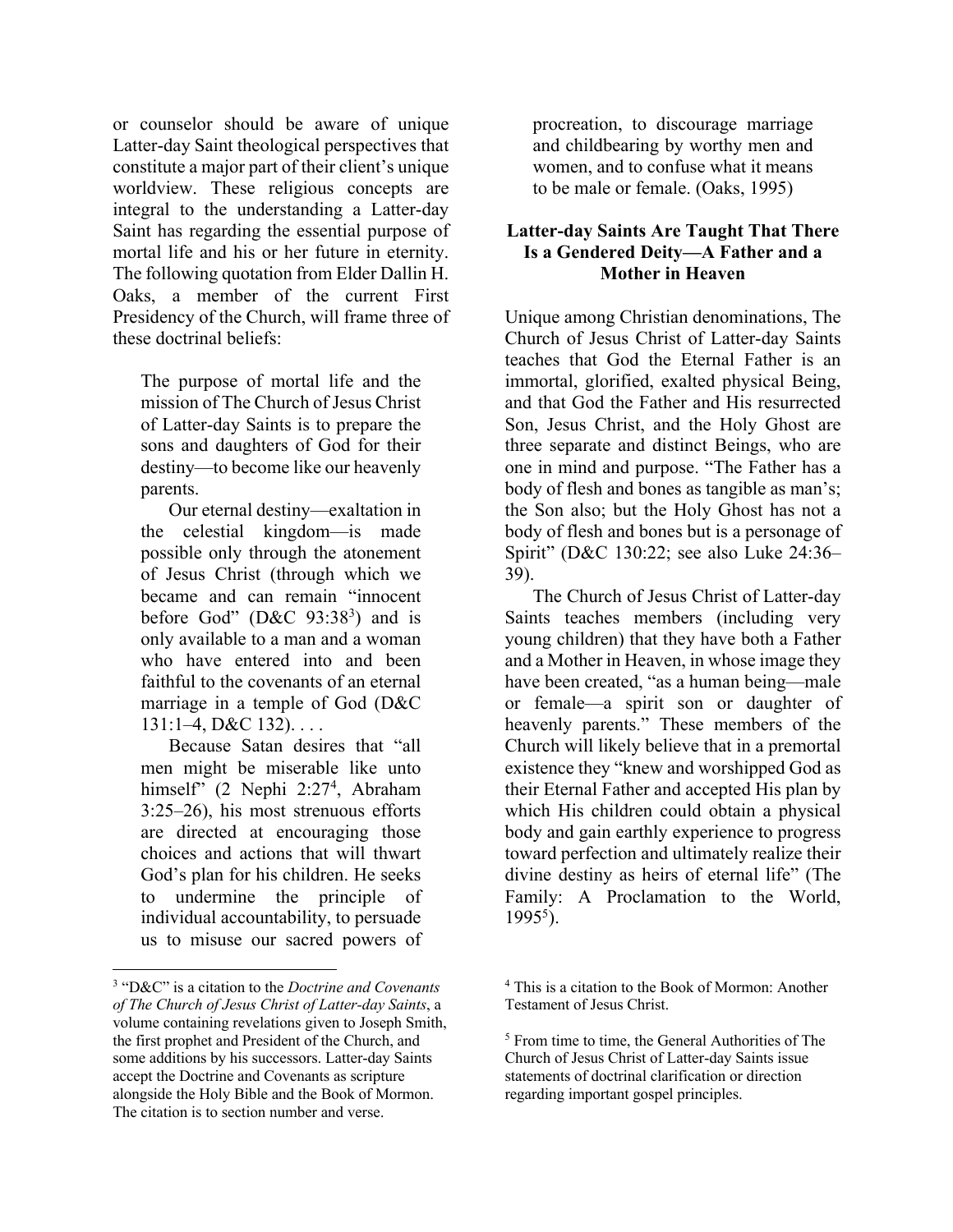While there is considerable clarity regarding the role of our Father in Heaven (similar in many aspects to general Christian thought), there is limited specificity regarding the exact role and responsibilities of a Heavenly Mother, though the concept is a long held and cherished belief among Latter-day Saints (Paulsen & Pulido, 1920). Susa Young Gates, the daughter of Church President Brigham Young, and a prominent writer, periodical editor, women's right advocate, and leader in the Church, wrote in 1920 that Joseph Smith (the founder of The Church of Jesus Christ of Latter-day Saints) asserted the truth that "the divine Mother, [is] side by side with the divine Father" (Gates, 1920). Even earlier, in 1910, Elder Rudger Clawson, Church leader and editor of the Latter-day Saints *Millennial Star* publication wrote, "We honor woman when we acknowledge Godhood in her eternal Prototype" (Clawson, 1910).

Why is this understanding so important for therapists working with a Latter-day Saint client? For members of The Church of Jesus Christ of Latter-day Saints, this rather unique understanding of the nature of God, their relationship to Deity, the importance of gender, and their existence as literal spirit children of heavenly parents gives particular meaning to the significance of being male or female. Much of a Latter-day Saint's personal identity and understanding of their place in the world and in a future eternity may be tied to their believed place in this pre- to post-mortal family constellation. Their concept of gender identity and role and purpose of human sexuality may not really be very flexible for them. The therapist needs to be aware that asking a Latter-day Saint client to challenge some of his or her personal assumptions on sexuality and gender can elicit profound emotional vulnerability.

## **Latter-day Saints Are Taught They Existed as Gendered, Premortal Spirits— Male and Female**

Among the many religions of the world, there is a wide diversity of opinion regarding when and how the soul or spirit of an individual enters the physical body. However, most Christian denominations accept the doctrine of "creationism." For example, the traditional philosophy of the Roman Catholic Church holds that the rational soul is created by God at the moment it is infused into the new organism.6 "Traducianism," on the other hand, is the belief that an individual's soul is derived from the souls of the individual's parents and enters the organism at the time of birth. Still other religions, or philosophical schools, assert their belief in "ex nihilo" creation, believing the soul of man was "created out of nothing" or was created from "eternal matter." However Latter-day Saint doctrine specifically rejects creationism, traducianism, and ex nihilo creation. In contrast, Latter-day Saints believe in the "premortal existence" of the souls of man.

Members of The Church of Jesus Christ of Latter-day Saints are taught their gendered spirits existed long before they came to earth to occupy mortal bodies (in fact, long before the earth was created). According to this unique Latter-day Saint doctrine, every individual first existed as an intelligence. Then, as Church leader Melvin J. Ballard taught, "In due time that intelligence was given a spirit body, becoming the spirit child of God the Eternal Father and his beloved companion, the Mother in Heaven. This spirit, inhabited by the singular, eternal intelligence, took the form of its creators and is in their image" (Ballard, 1949).

 $\overline{a}$ 

<sup>6</sup> *Dogma*, Dis seminary, August 2005, According to the ruling opinion of Catholic Theologians the human

soul is not received by parental propagation (traducianism), but by immediate divine creation (creationism).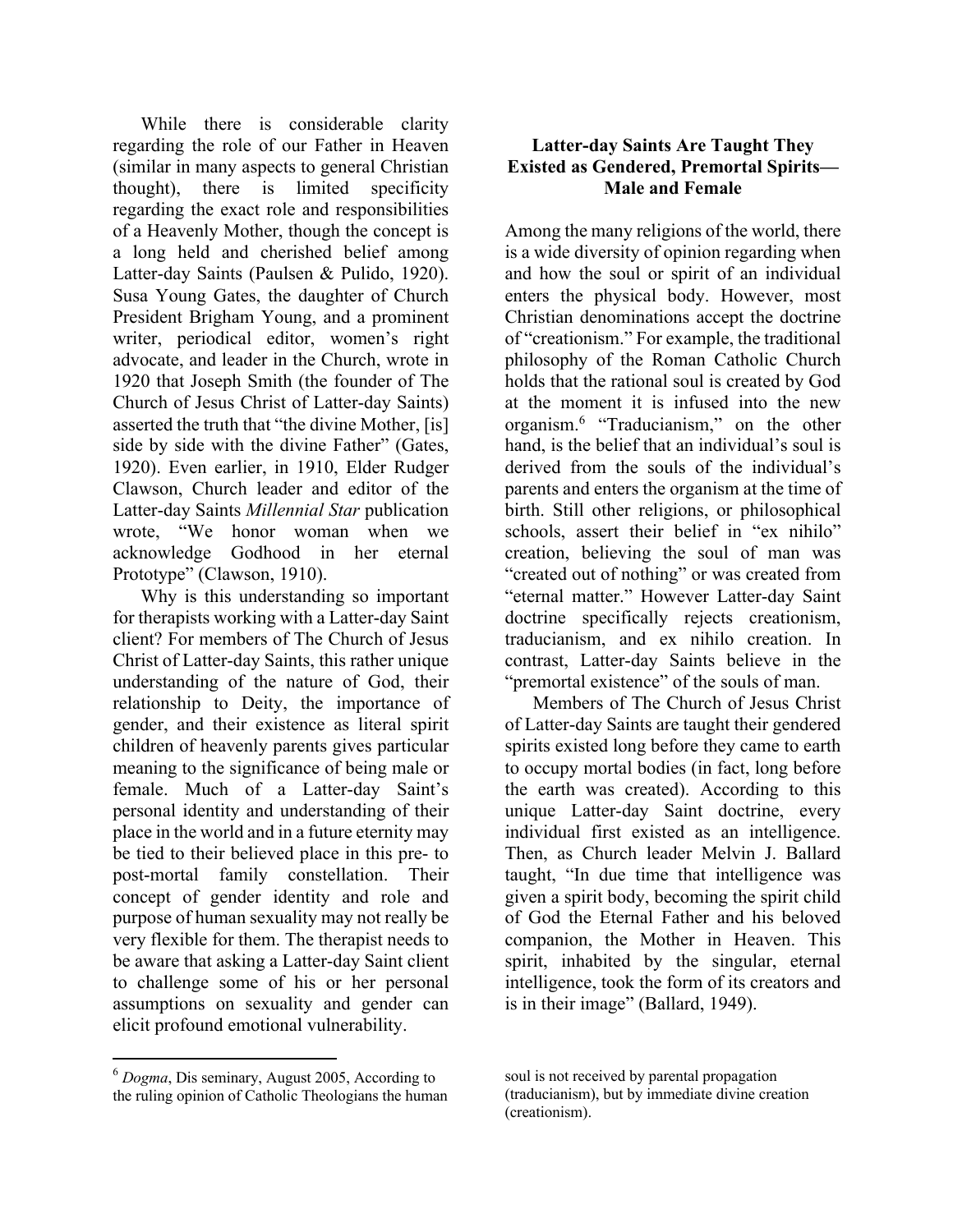In 1995, the First Presidency of the Church released "The Family: A Proclamation to the World," which elaborated on this doctrine of a pre-mortal spirit existence and added an additional clarification on the nature of gender: "All human beings—male and female—are created in the image of God. Each is a beloved spirit son or daughter of heavenly parents, and, as such, each has a divine nature and destiny. Gender is an essential characteristic of individual premortal, mortal, and eternal identity and purpose" (The Family Proclamation, 1995).

Thus, Latter-day Saints teach that we all had binary gendered spirits before coming to earth, and that this is part of our eternal identity. A man's or a woman's spirit was not created by the child's parents upon conception, or at the moment of physical birth into this world and, thus, is not subject to the potential flaws of the mortal body's physical delivery system.

#### **Latter-day Saints Are Taught That Sexuality Is Intended for Married, Male and Female Individuals Who Hope to Create Eternal Families**

Most therapists are aware that The Church of Jesus Christ of Latter-day Saints continues to oppose, and declines to recognize, same-sex unions as "marriages," in the true (and eternal) sense of the word. While an elaboration on that specific policy is not warranted in this article, an understanding of the unique Later-day perspective on the nature of sexuality, procreation, marriage, and families is important.

In simple terms, Latter-day Saints believe that we came to earth to receive a mortal body to house our spirits. These bodies have many purposes, but the most important objective is to participate in a family, make sacred

 $\overline{\phantom{a}}$ 

promises to God, and create (when possible) a family of their own. The procreative process is sacred and reserved for marriage. Ideally, a man and woman have children and then those children are sealed to them generation after generation—becoming an extended, eternal family. It would be difficult to overstate how thoroughly this idea is embedded into every aspect of Church teaching and informs and provides the foundation for the Latter-day Saint worldview.

For members of The Church of Jesus Christ of Latter-day Saints, marriages and families don't necessarily end at death<sup>7</sup> (Gardner, 1980).

We can picture ourselves home again with our Heavenly Parents in that wonderful place, not only as sons and daughters, but husbands and wives, fathers and mothers, grandfathers and grandmothers, grandsons and granddaughters, bound together forever in loving families. (Eyring, 1998)

Your client has been taught that family relationships, which are sealed under divinely delegated authority in a Church temple, and in which the members are faithful to the covenants made there, will extend beyond the grave.

Thus, in the therapeutic process, avoid encouraging a member of the Church of Jesus Christ to move into an emotionally closer, intimate, sexual relationship, or to try cohabitation with, or to enter into a formal marriage with a same-sex partner. This only exacerbates the client's situation and deepens the client's sense of guilt, especially until they have tried other means to satisfy their desires for validation. Weekly same-sex therapy groups can help your client meet this

<sup>7</sup> Latter-day Saint children sing about how families can be together forever.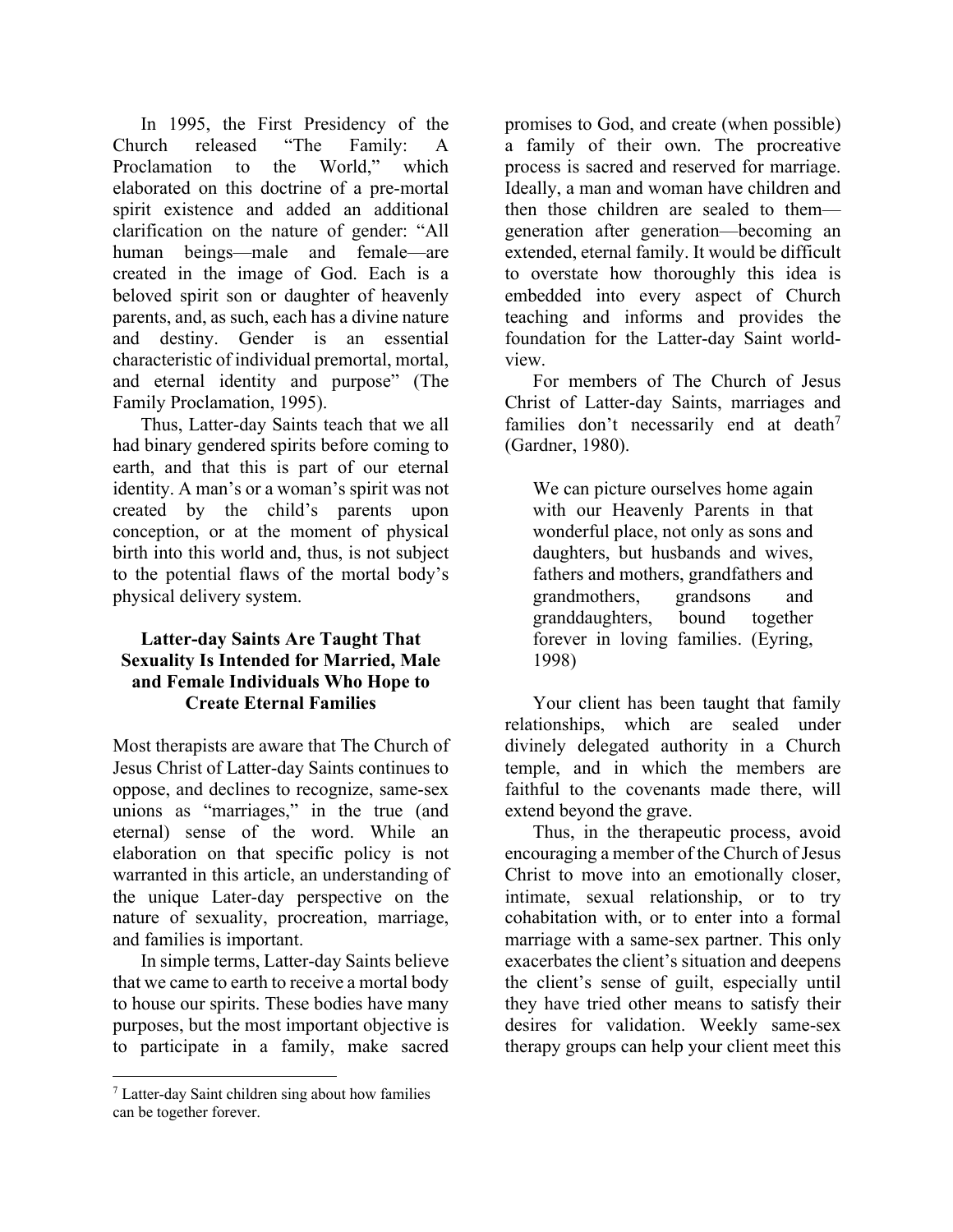need, as well as the client's attendance, with other same-sex friends, at public athletic events. Also helpful in deepening same-sex friendships are client's participation in such physical activities as biking with friends, golf, mountain climbing, or working with community volunteer projects, such as Habitat for Humanity, local food kitchens, medical outreach events, political gatherings, or other charitable activities.

This type of service to others, is a large part of the LDS culture and provides great opportunity for clients, who have been reared in the Church, to feel comfortable in reaching out to others in need and even in gathering a group of friends to tackle most any kind of project. This process, of serving, assisting, and learning from others in need, also provides a healthy diversion from too much self-concern or falling victim to detrimental, unhelpful feelings of personal loss and grief. Such service projects are all around us and can be easily vetted by checking with local public, religious, or private organizations.

The Church of Jesus Christ of Latter-day Saints sponsors recreational group activities for individuals of any age (i.e. children's play groups, teenage bike and hiking trips, young adult soccer or spelunking or dance activities, middle-age home repair or fishing or sailing trips, and old-age gardening and quilting), and all projects are open to members of any other social or religious groups.

Your LDS client will certainly understand that, according to Church doctrine and teachings, sex has no truly meaningful purpose or place in their life unless they are legally married to an individual of the opposite sex. Of course, Latter-day Saints and their Church authorities understand that sex does, and should occur, between married men and women even without the possibility of procreation. Latter-

 $\overline{a}$ 

day Saint doctrine takes a very healthy and positive view of sexual intimacy within marriage. Further, Church leaders, place a high priority on protecting a mother's health and other possible physical and emotional needs of married couples, as those couples consider whether to take steps to prevent conception.

### **Latter-day Saints Believe Sexual Thoughts and Behaviors and Human Hearts Can Be Changed, through Their Efforts and with the Help of the Lord**

Members of the Church believe "all mankind [including themselves] may be saved" by obedience to the laws and ordinances of the Gospel" (Smith,  $1842$ )<sup>8</sup>. However, those who struggle with unwanted same-sex attractions or gender dysphoria may be worried they have lost their opportunity to "ultimately" realize their divine destiny, as heirs of eternal life," through "the divine plan of happiness (which) enables family relationships to be perpetrated beyond the grave," (Mouritsen, 1947; The Family Proclamation, 1995) all because of their inability to be sexually attracted to members of the opposite sex.

Because Latter-day Saint clients may be afraid, or may have become convinced, there is no hope of their ever being able to have a marriage and family, it is important they process this particular concept in light of their understanding of the basic principles of their Church. Your Latter-day Saint client has been taught from childhood (or since joining the Church) to believe that because of the unfathomable love of our Savior and heavenly parents, any individual who aspires to achieve whatever status they hope for in eternity, and who is willing to follow the path to get there, will be granted that status, despite whatever physical, emotional, or

 $8$  This is a quotation from Article 3, of thirteen basic beliefs held by the Church of Jesus Christ, now

known as the "Articles of Faith," which were written by Joseph Smith, in response to the request from John Wentworth of the *Chicago Democrat*.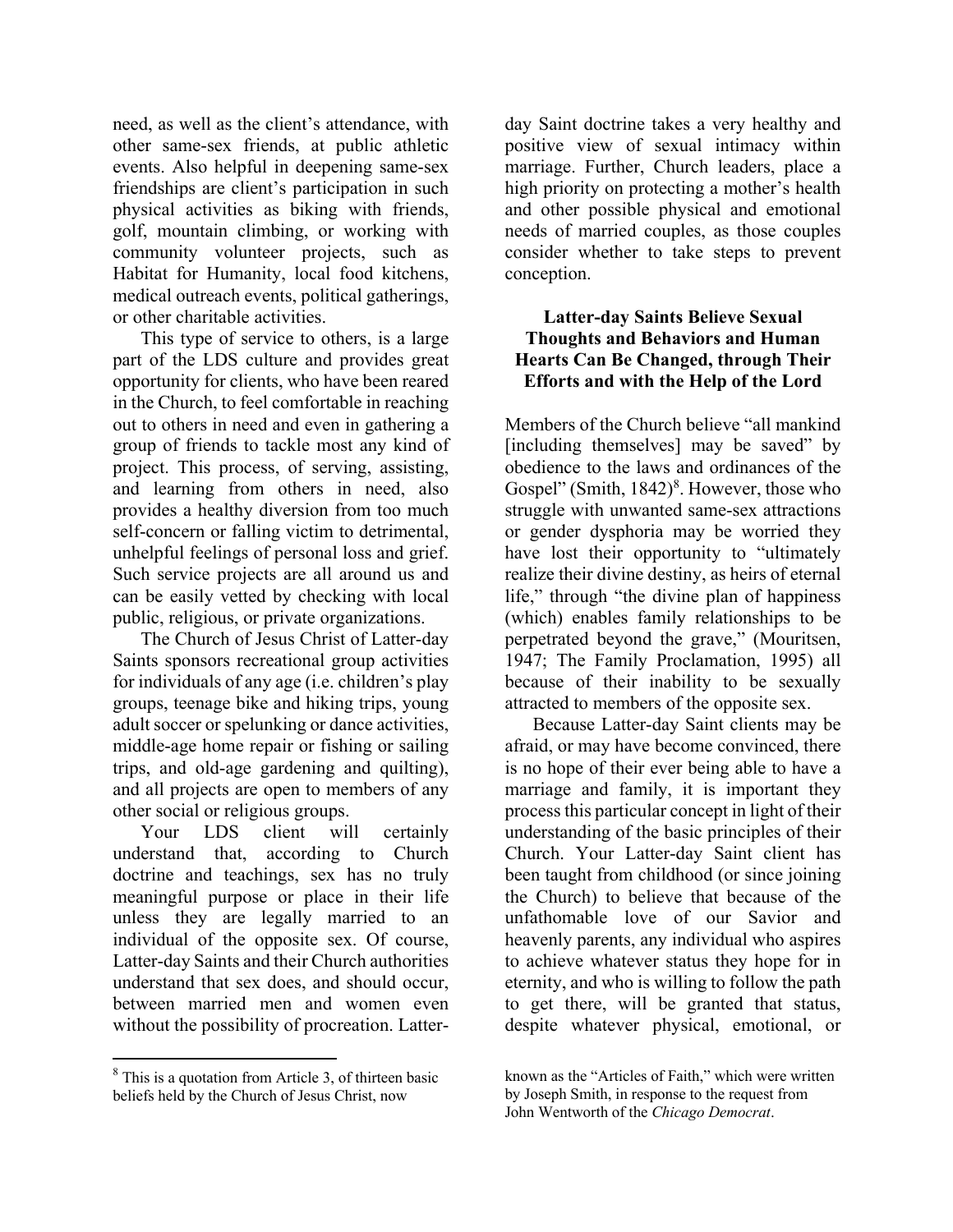spiritual challenges they face, no matter how long it takes, or how many times they may slip off the path during the process.

We, also, have learned as professional therapists, and need to reflect to our clients, the truth that unwanted same-sex attraction and behaviors are not "innate and immutable." Research has demonstrated that whatever biological factors or conditions might present in a client's thoughts, desires, or compulsions, they are "predisposing" not "predetermining" (Byrd, 2009).

As a result, it is important that, as part of our process of forming a strong therapeutic alliance with a Latter-day Saint client, he (or she) should be encouraged to share with the therapist his (or her) understanding of his personal relationship with Deity and longrange hopes for an "eternal marriage and family." Often it is helpful to ask a client to visualize himself or herself in the future, imagine "what" and "where" the client would like to be in two years or even ten years from the present time (whatever the client's hopes may be) and agree to commit those scenarios to writing. Then ask your client to share them with you, as they are ready to do so. The positive visions and hopes clients list, as drawn from their thoughts and inculcated belief system, can then be used by the therapist (whatever the therapist's preferred treatment modality), to strengthen the client's ability to move forward in the therapeutic process.

Latter-day Saint clients need to be supported in their belief that "with God all things are possible" (Matt. 19:26) and "there is time, both in this life and in the life to come, during which changes in heart, behaviors, and even in interpersonal attractions, can be realized" (Holland,

 $2017$ .<sup>9</sup> The Lord understands our trials, especially those faced by human beings struggling with unwanted sexual attractions and beliefs, and if we keep trying and truly repent, each time we slip off the path and do something contrary to divine commandment, He will forgive us, even daily, until we reach our goal (Robbins,  $2018$ )<sup>10</sup>. This process of continual effort and progressive change, over time, is essential to achieving our eternal potential under God's plan of salvation for His spirit children (Plan of Salvation, 1830). Further, it is critical that the client be encouraged to remember every opportunity and blessing under the plan of salvation is available to any and every individual, including the client personally (John 14:13) and not just to other people who may not face the same particular personal and family challenges as the client.

If for any reason, your client is completely unable to relate to the possible promise of "peace in this world, and eternal life in the world to come" that is the consequence of faithful living (D&C 59:23), or seems to be exhibiting any other signs of increasing and persistent depression, the client must be carefully monitored for possible self-harm activity and suicidal ideation. Assist him or her to discuss, reconsider and revise their immediate objectives, by lowering their level of expectations and possibly extending the length of time required to reach their selected goals. Help your client to step back from their original plan of action and craft a more conservative plan for the immediate future, with more concrete achievable steps to reach their goals. Further, if your LDS client is particularly emotionally vulnerable, such a

 $\overline{a}$ 

 $9$  Elder Jeffrey R. Holland stated, "If we persevere, then somewhere in eternity our refinement will be finished and complete—which is the New Testament meaning of *perfection*."

 $10$  "To become like Him will require countless second chances in our day-to-day struggles with the natural man." (Lynn G. Robbins)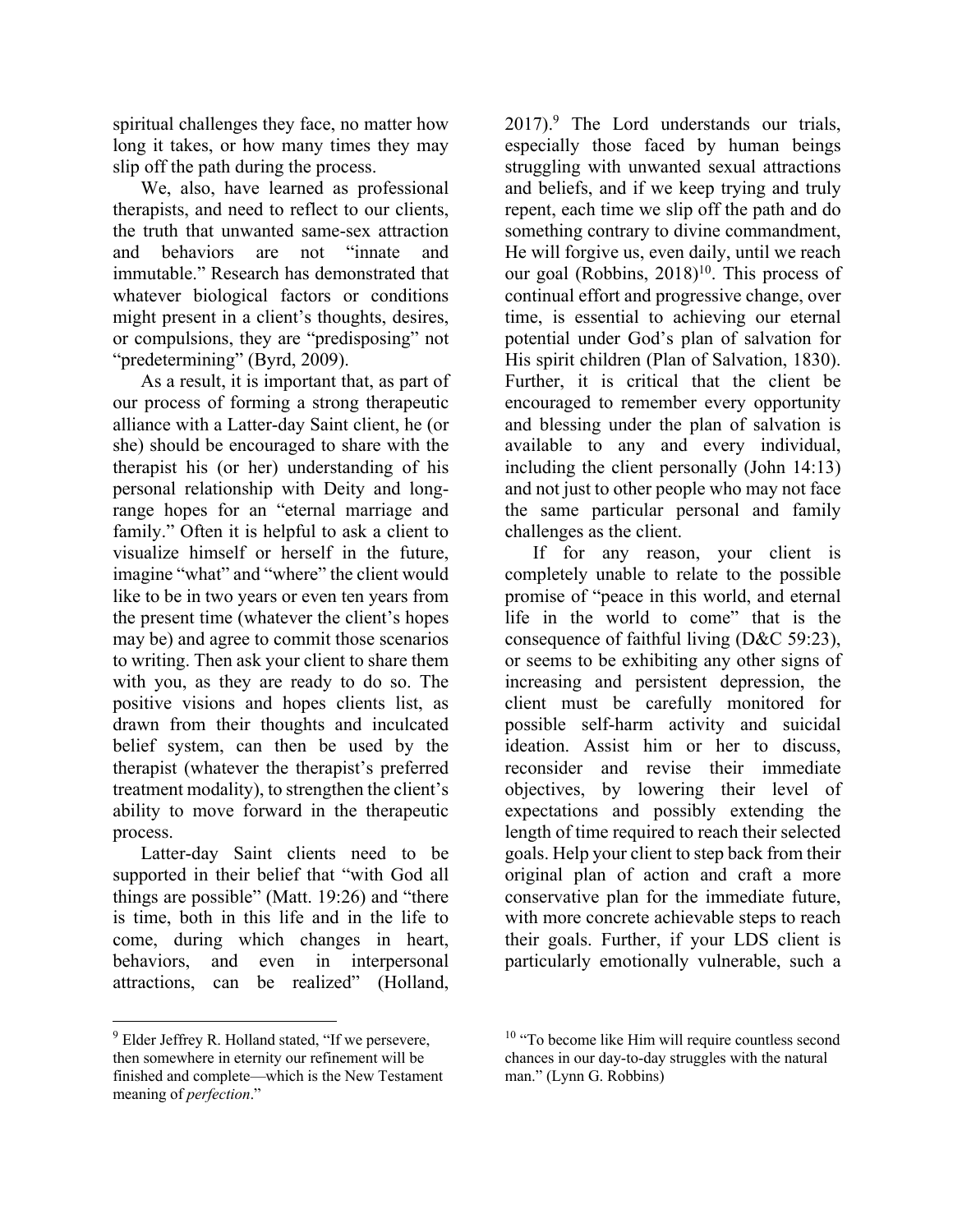plan might also include a suicide prevention contract signed by you both.

When you feel it may be appropriate, ask your client to share with you what the Church teaches about their life before they came to earth. You may get any number of responses from your client, but if the quality of your therapeutic relationship allows them to be fairly transparent, he or she will express their belief that they lived as a spirit with heavenly parents. The client may elaborate that he or she was one of the spirits, who decided to come to earth, each to gain a physical body and, thus, to experience very challenging problems just as those you are discussing in the course of therapy. Your client will understand that, though he or she lived a very long time in that premortal life, and assuredly discussed what life might be like on earth, with no real experience, there is no way they could have fully understood how difficult this life would actually be.

Given this much-expanded vision of his or her life process, and with an understanding of how far they have already come in the past, your LDS client will likely also express the belief that he or she is never really alone. Encourage your client to tell you about any feelings and ideas regarding which of their family members or friends (who have passed on) may be aware of their struggles and may, at times, be nearby to help them manage their trials and to allay their fears.

Many of the members of The Church of Jesus Christ of Latter-day Saints have what is called a written and recorded patriarchal blessing, as given to them by a priesthood leader, to help them learn about who they are, their strengths, individual gifts, and the challenges they may face in this life. Though the client will not (and should not) share that document with you, because they hold it to be sacred, your client may share some of the positive encouragement and eternal promises it contains. You can ask your client what their blessing means to them and encourage him or

her to remember that the blessing is another bit of evidence of how much the Lord loves and attempts to support them during these difficult times.

During the balance of your work with your Latter-day Saint client, you will need to assist him or her, to continue to review his or her options, to work on self-management skills, to repent, and to forgive themselves, as often as needed, even "until seventy times seven" (Matt. 18:22) as he or she moves forward along the path to their goals. Whenever possible, review with your client how difficult this journey is for anyone, and that it takes time and a great deal of patience. Point out how the successes he or she has experienced along the way have been substantial and better than they had expected. Further, take time to help your client step back and review the progress he or she has made on their large view, the overall plan to acquire peace in this life, or review his or her progress toward an intermediate goal along that path, or whatever other accomplishment will leave them feeling their current struggles are not in vain and, most importantly, with hope for further progress in the future.

In summary, it is common practice for therapists, during their standard process of clinical counseling, to encourage clients to step out of their comfort zone and try something that may seem a little unsettling. For example, throughout that therapeutic process, we often will encourage a client who may see himself (or herself) as "shy" to make an effort to talk to someone they would like to meet or get to know better. For a client who desires to appear less "conventional" in their physical presentation, we might support his or her idea of trying a new hairstyle or a different wardrobe. Some therapists working with a client who expresses a desire to become more socially integrated with peers may support that client's expressed desire to move in with another individual, to see if that will, as they hope, improve his or her ability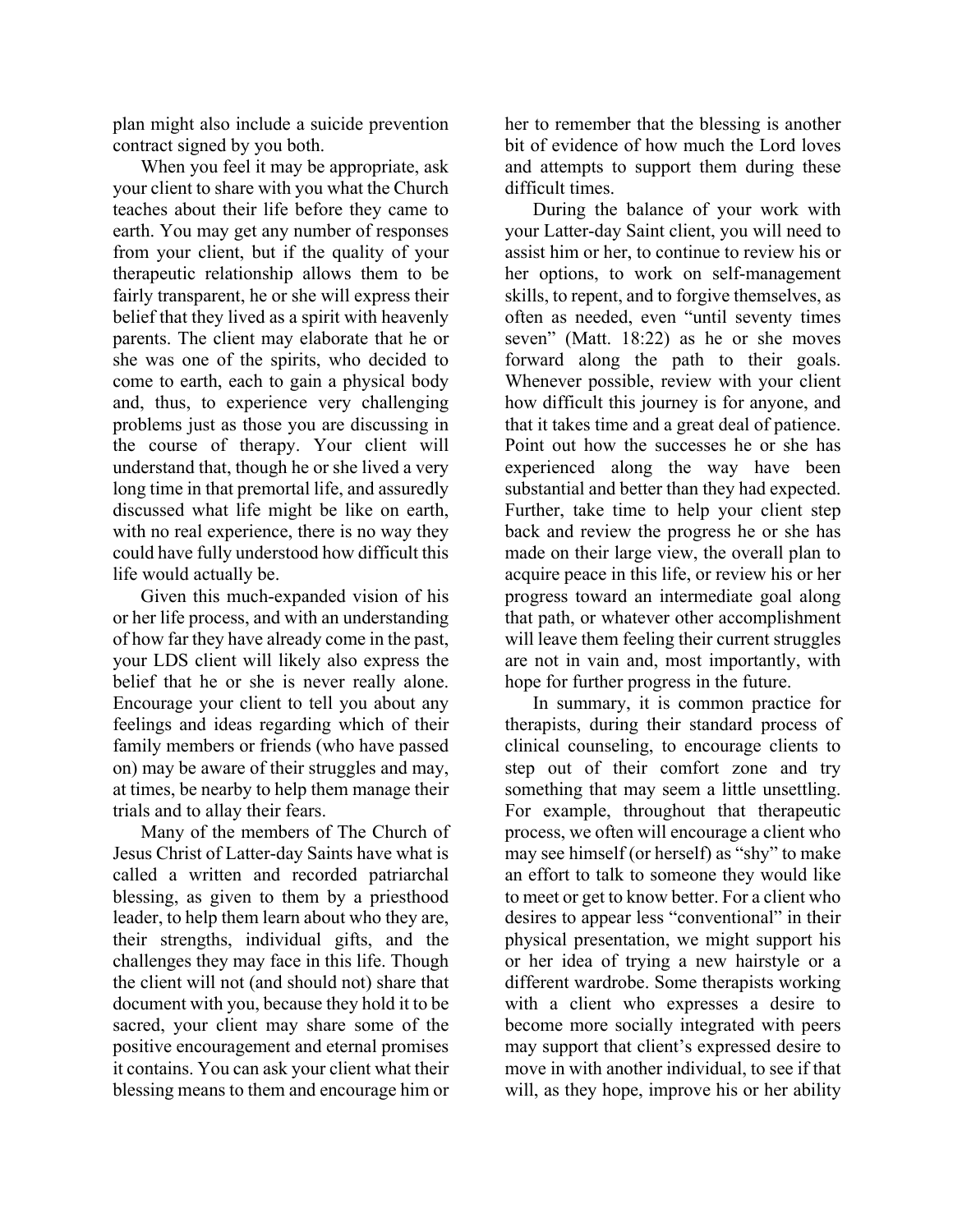to establish closer social and emotional connections with others. However, understanding the difference between encouraging such new experiences and destabilizing what may be essential building blocks in your Latter-day Saint client's unique personal identity and security, such as we have discussed, will rest upon your knowledge and caring appreciation of the religious, social, and cultural context of that LDS client's life.

#### **References**

- Ballard, M. J. (1949). *Sermons and Missionary Services of Melvin J. Ballard*, as comp. by Bryant S. Hinckley. Salt Lake City, UT: Deseret Book, 140–149. Retrieved from: https://www.churchofjesuschrist.org/ma nual/doctrine-and-covenants-studentmanual/bibliography?lang=eng
- Brammer, L. Shostrom, E. & Abrego, P. (1989). *Therapeutic Psychology*. *Fundamentals of Counselling and Psychotherapy* (5th Ed). New Jersey: Prentice Hall.
- *The Bible*, The King James Version (2004). Dallas, Texas: Brown Books Publishing.

*The Book of Mormon: Another Testament of Jesus Christ* (1981). Salt Lake City, UT: The Church of Jesus Christ of Latter-day Saints. Retrieved from: https://www.churchofjesuschrist.org/stud y/scriptures/dc-testament?lang=eng

Byrd, A. D. (2009). Homosexuality: What science can and cannot say. *Understanding Same-Sex Attraction: Where to Turn and How to Help*. Salt Lake City, Utah: Foundation for Attraction Research. 149–172.

Clawson, R. (1910). Our mother in heaven. *Millennial Star*, *72* (Sept. 29, 1910), 620. Retrieved from: https://churchofjesuschrist.org/study/ma

nual/gospel-topics-essays/mother-inheaven

(D&C) *Doctrine and Covenants of The Church of Jesus Christ of Latter-day Saints* (1981). Salt Lake City, Utah: The Church of Jesus Christ of Latter-day Saints. Retrieved from: https://www.churchofjesuschrist.org/dctestament?lang=eng

Eyring, H. B. (1998). The family. *Ensign*, (Feb. 1998), 10. Retrieved from: https://churchofjesuschist.org/study/ensi gn/1998/02/the-family

Gardner, R. M. (1980). Families can be together forever. *Hymns of The Church of Jesus Christ of Latter-day Saints* (1985), 300. Retrieved from: https://www.churchofjesuschrist.org/hy mns

Gates, S. Y. (1920). The vision beautiful. *Improvement Era*, *23* (April 1920), 542. Retrieved from: https://www.churchofjesuschrist.org/stud y/manual/gospel-topics-essays/motherin-heaven

Hamilton, J. H. & Henry, P. J. (2019). Working with Evangelical Christian clients who have unwanted same-sex attractions. *Journal of Human Sexuality*, *10*, 4–16. Retrieved from: https://www.journalofhumansexuality.co m

Holland, J. R. (2017). Be ye therefore perfect—eventually. *Ensign*, *47* (Nov. 2017), 11. Retrieved from: https://www.churchofjesuschrist.org/stud y/ensign/2017/11/contents

Mouritsen, D. C. The spirit world, our next home. *Improvement Era*, *1* (Mar. 1947), 139. Retrieved from: https://www.churchofjesuschrist.org/stud y/ensign/1977/01/the-spirit-world-ournext-home?lang=eng and https://www.churchofjesuschrist.org/stud y/ensign/1977/01/ccontents